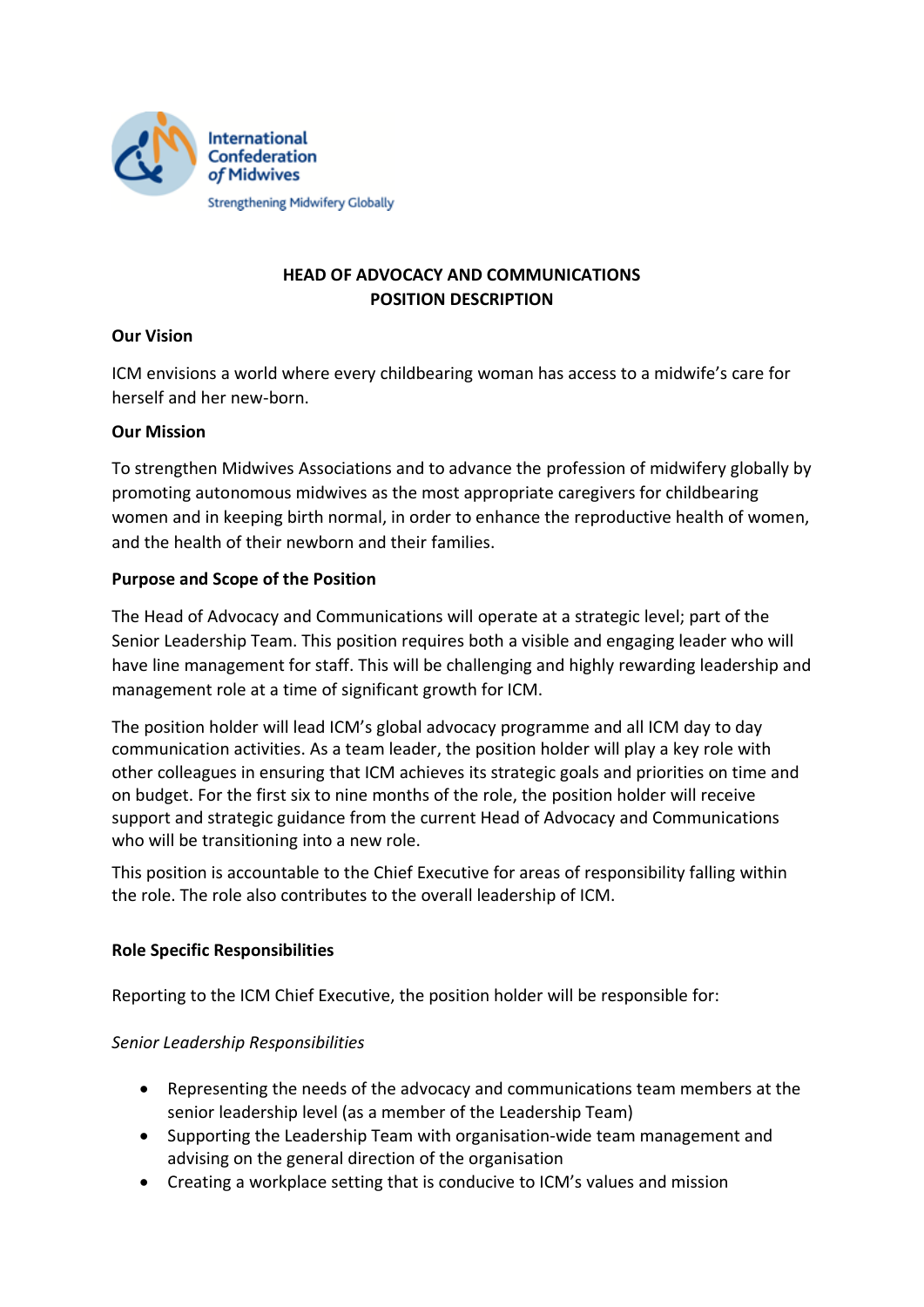- Ensuring that staff members are aware, understand and embrace the standards and values of ICM
- Supporting the Leadership Team to implement ICM's strategic and operational plans, ensuring accountability to the plan
- Collaborate with the Leadership Team colleagues to work through complex key issues and problems to leverage opportunities and resolve issues
- Overseeing and allocating all budget lines dedicated to advocacy programming
- Providing the ICM Board with regular updates regarding the status and direction of advocacy and communications projects
- Preparing and submitting accurate project reports to external funders as per reporting requirements

## *Managerial Responsibilities*

- Line managing a team of five advocacy and communications staff
- Conducting regular performance reviews with direct reports and guiding their professional development and growth within the organisation
- Onboarding new advocacy and communications team members
- Coordinating with contractors

## *Advocacy and Communications Responsibilities*

- Leading the development of the annual and triannual advocacy and communications plans and holding team members accountable to activities and targets within the plans
- Conceptualising campaign concepts to generate awareness of midwives and midwifery and their contributions to the health and wellbeing of women and other birthing people, newborns, families and communities
- Directing and ensuring the success of ICM's advocacy programmes and initiatives, including advocacy e-learning, SMART Advocacy Workshops, Advocacy Assessment Tool and other future programmes
- Managing advocacy and communications components of ICM's relationships with partners and funders (ex. White Ribbon Alliance, Bill and Melinda Gates Foundation) and researching and facilitating opportunities to build new partnerships
- Consulting on the development and implementation of all advocacy and communications components of ICM's Young Midwife Leaders (YML) programme;
- Presenting to internal and external stakeholders about advocacy and communications projects as well as key issues facing midwives and the women and communities they care for
- Sourcing and contracting external consultants to support advocacy and communications projects and programmes
- Guiding team members to deliver advocacy and communications training to ICM staff, Board Members and other stakeholders
- Leading weekly advocacy and communications meetings and providing team members with guidance and feedback on projects and programmes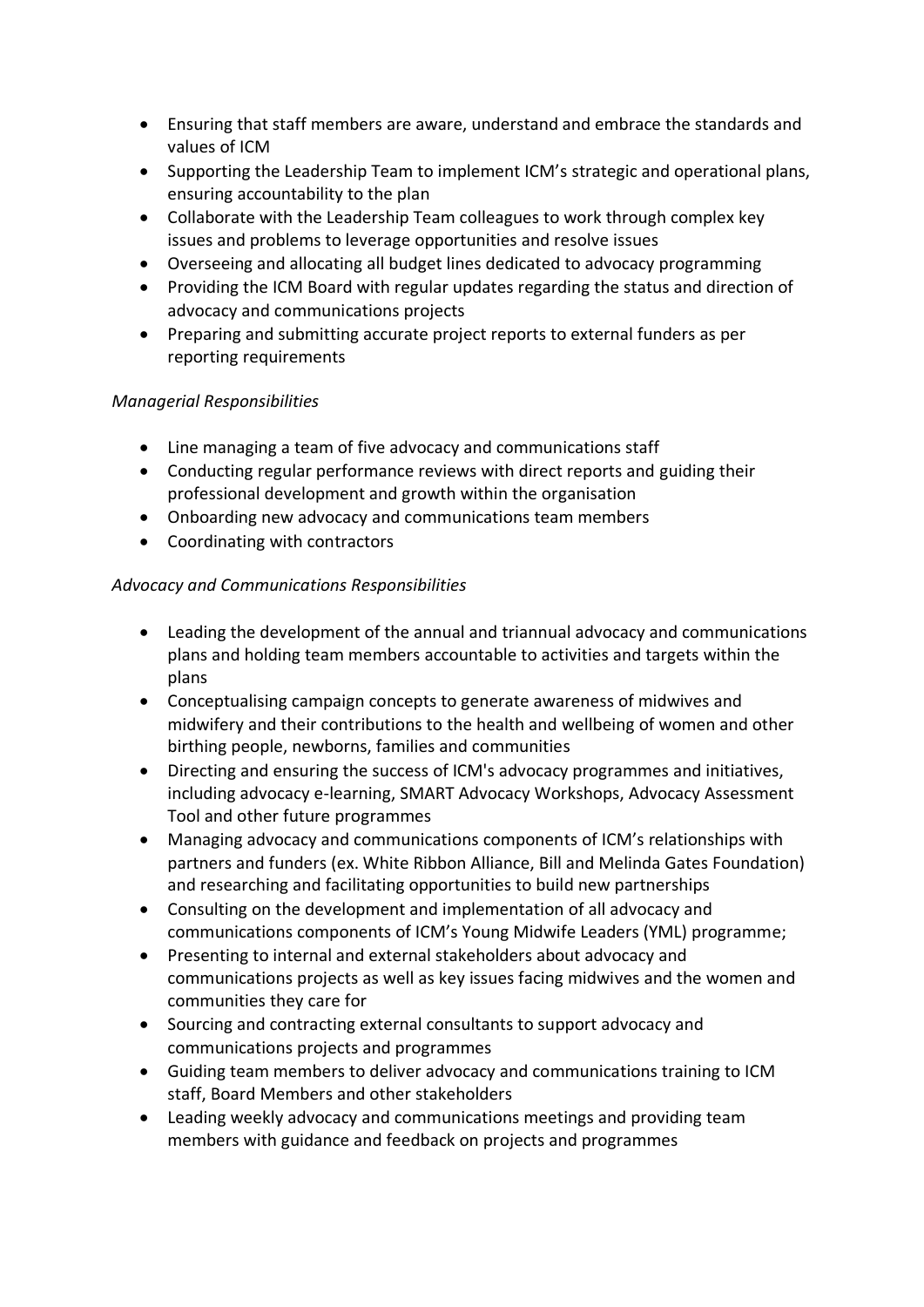#### **PERSON SPECIFICATION**

The requirements for this position are as follows. These will be measured as part of the assessment and selection process.

### **Education & Qualifications**

- Educated to higher degree-level or equivalent or comparable attainment by experience.
- Proven working experience within advocacy and communications at a strategic level
- Evidence of continuous professional development

#### **Experience and Knowledge**

- Significant leadership experience, including a successful track record of successfully managing complex organisations in a global environment
- Significant experience tailoring and delivering advocacy programmes within middleand low-income settings
- Experience with and understanding of the SMART Advocacy approach
- Exceptional writing, grammar and editing skills
- Exceptional presentation skills
- Strong understanding of communications tactics and platforms and how to leverage these tools to achieve campaign and organisational objectives
- Strong relationships with key stakeholders in the global maternal and newborn health sector and experience establishing and leading multi-stakeholder coalitions to drive forward shared objectives
- Exceptional organisational skills with a passion for finding ways to make things work more efficiently
- Experience of developing teams, recognising and developing talent, addressing poor performance and providing advisory services to a high standard
- Strong interpersonal skills and excellent communication/influencing skills
- Strong problem-solving skills and able to make decisions based on accurate and timely analysis/management information and governance processes
- Experience working in a multicultural and multi-lingual and diverse organisation
- Demonstrable commitment to equality and diversity issues in both service provision and employment practices

### **Desirable Requirements and Skills**

- Experience working with and advocating for midwives and their contributions to the health and wellbeing of women and other birthing people, families and newborns
- Master of public health degree or like-minded master's degree is desirable
- Ability to speak an additional language such as Spanish or French

#### **Compensation**